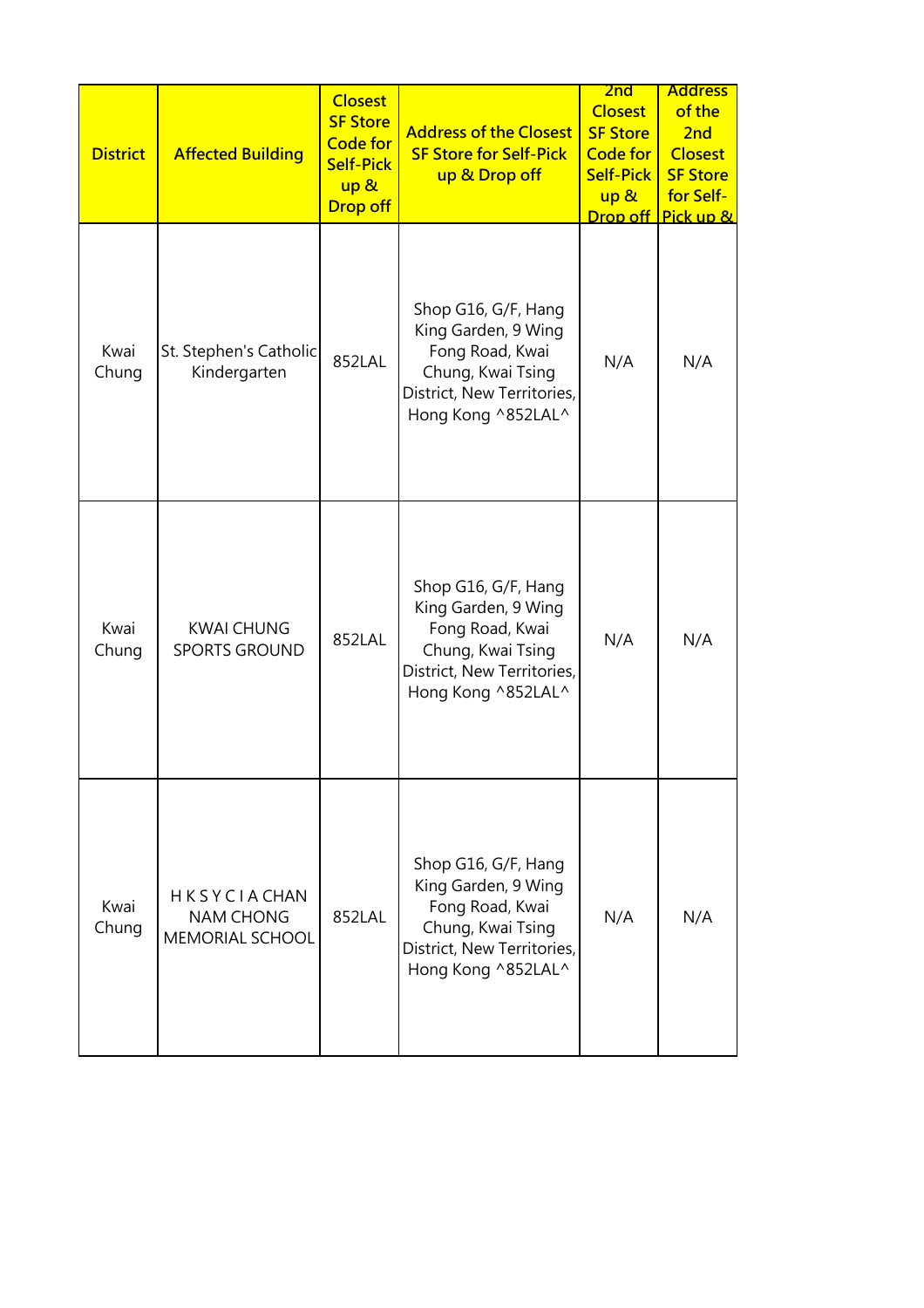| Kwai<br>Chung | <b>VTC YOUTH</b><br><b>COLLEGE KWAI</b><br><b>FONG</b>  | 852LAL | Shop G16, G/F, Hang<br>King Garden, 9 Wing<br>Fong Road, Kwai<br>Chung, Kwai Tsing<br>District, New Territories,<br>Hong Kong ^852LAL^ | N/A | N/A |
|---------------|---------------------------------------------------------|--------|----------------------------------------------------------------------------------------------------------------------------------------|-----|-----|
| Kwai<br>Chung | KIANGSU CHEKIANG<br><b>COLLEGE KWAI</b><br><b>CHUNG</b> | 852LAL | Shop G16, G/F, Hang<br>King Garden, 9 Wing<br>Fong Road, Kwai<br>Chung, Kwai Tsing<br>District, New Territories,<br>Hong Kong ^852LAL^ | N/A | N/A |
| Kwai<br>Chung | <b>HANG KING</b><br><b>GARDEN</b>                       | 852LAL | Shop G16, G/F, Hang<br>King Garden, 9 Wing<br>Fong Road, Kwai<br>Chung, Kwai Tsing<br>District, New Territories,<br>Hong Kong ^852LAL^ | N/A | N/A |
| Kwai<br>Chung | MAI FUNG BUILDING                                       | 852LAL | Shop G16, G/F, Hang<br>King Garden, 9 Wing<br>Fong Road, Kwai<br>Chung, Kwai Tsing<br>District, New Territories,<br>Hong Kong ^852LAL^ | N/A | N/A |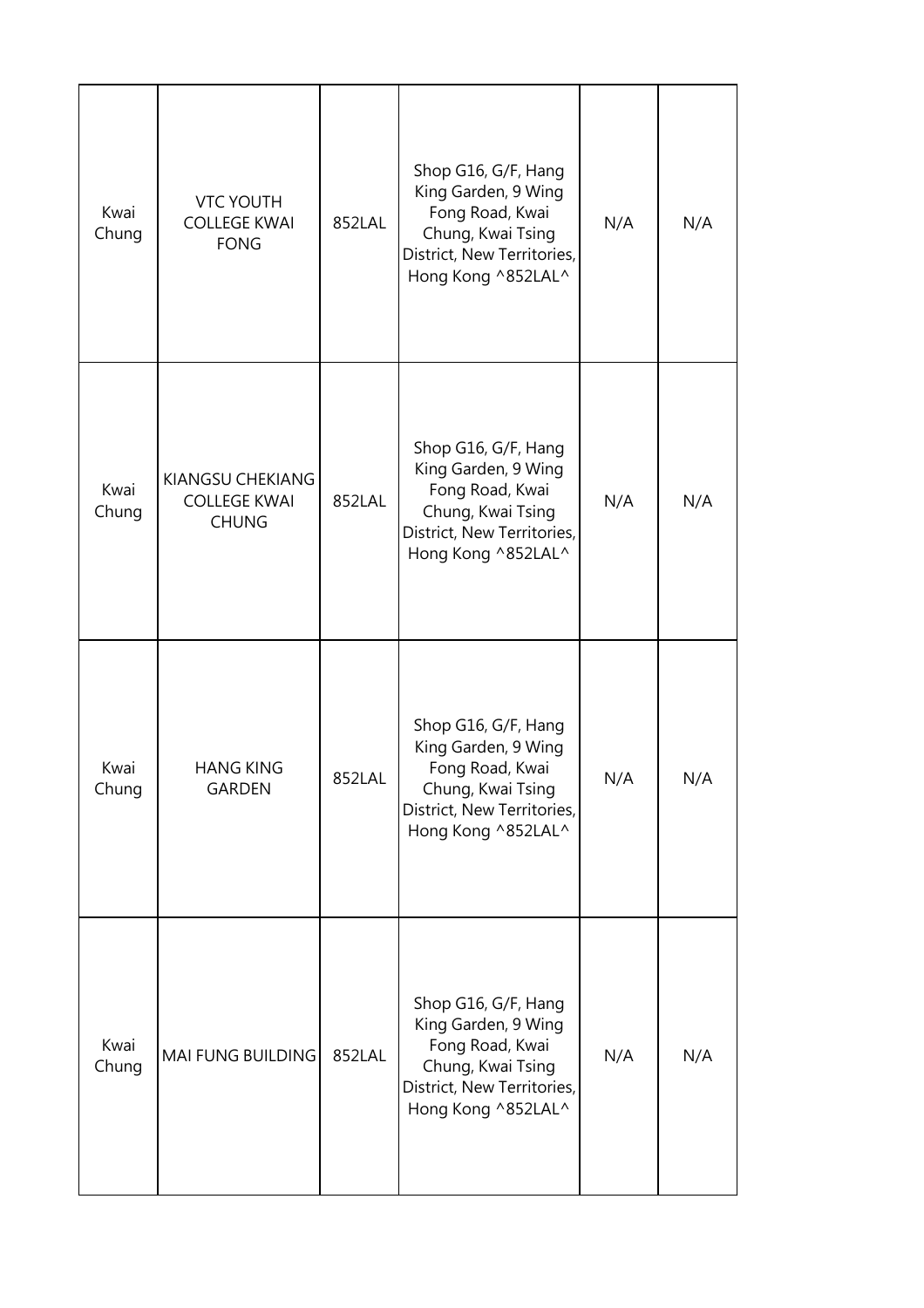| Kwai<br>Chung | <b>KWAI LOK BUILDING</b> | 852LAL | Shop G16, G/F, Hang<br>King Garden, 9 Wing<br>Fong Road, Kwai<br>Chung, Kwai Tsing<br>District, New Territories,<br>Hong Kong ^852LAL^ | N/A | N/A |
|---------------|--------------------------|--------|----------------------------------------------------------------------------------------------------------------------------------------|-----|-----|
| Kwai<br>Chung | YUET BOR BUILDING        | 852LAL | Shop G16, G/F, Hang<br>King Garden, 9 Wing<br>Fong Road, Kwai<br>Chung, Kwai Tsing<br>District, New Territories,<br>Hong Kong ^852LAL^ | N/A | N/A |
| Kwai<br>Chung | MAI NING BUILDING        | 852LAL | Shop G16, G/F, Hang<br>King Garden, 9 Wing<br>Fong Road, Kwai<br>Chung, Kwai Tsing<br>District, New Territories,<br>Hong Kong ^852LAL^ | N/A | N/A |
| Kwai<br>Chung | <b>VICTORY COURT</b>     | 852LAL | Shop G16, G/F, Hang<br>King Garden, 9 Wing<br>Fong Road, Kwai<br>Chung, Kwai Tsing<br>District, New Territories,<br>Hong Kong ^852LAL^ | N/A | N/A |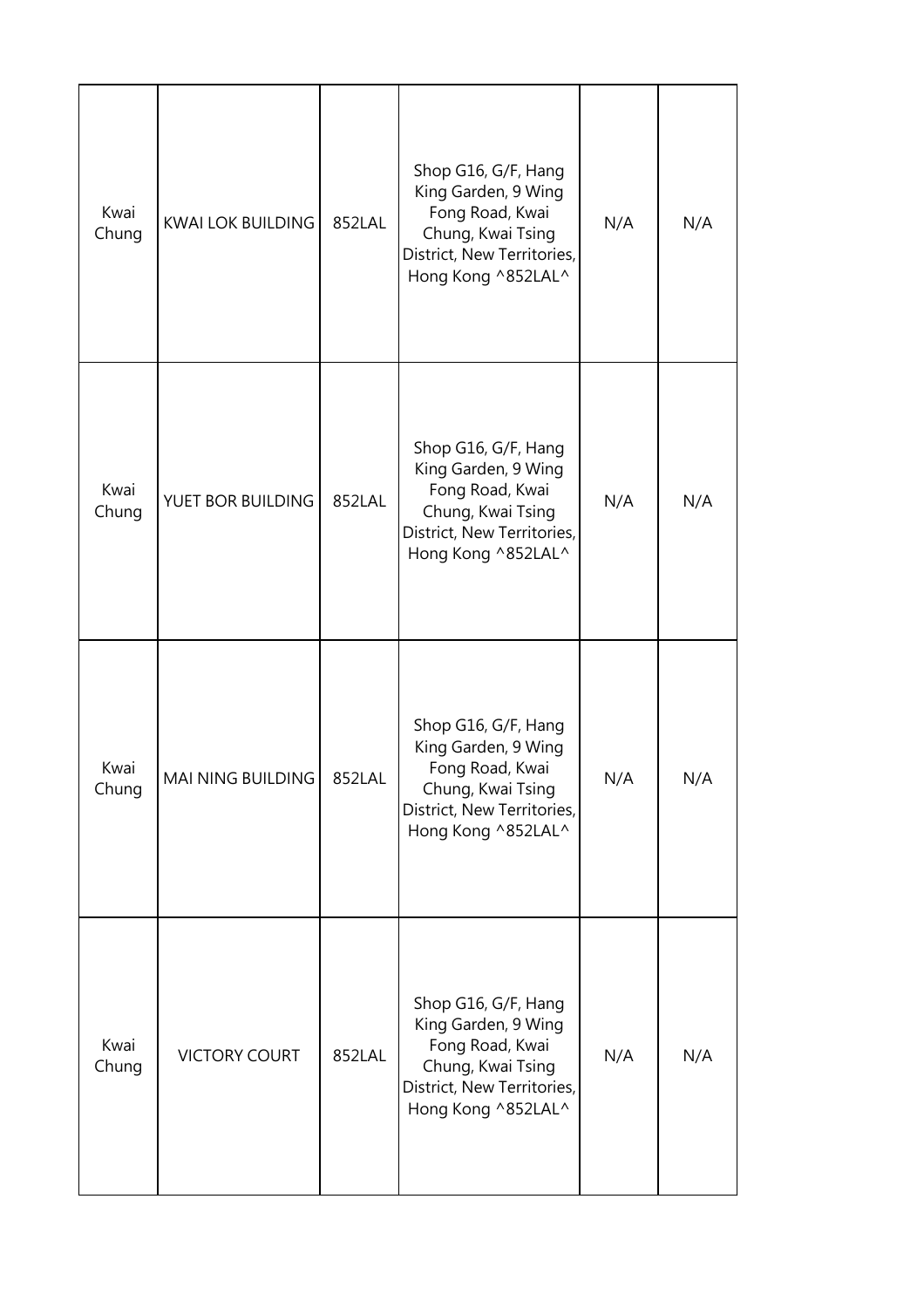| Kwai<br>Chung | <b>CHEONG HUNG</b><br><b>MANSION</b>      | 852LAL | Shop G16, G/F, Hang<br>King Garden, 9 Wing<br>Fong Road, Kwai<br>Chung, Kwai Tsing<br>District, New Territories,<br>Hong Kong ^852LAL^ | N/A | N/A |
|---------------|-------------------------------------------|--------|----------------------------------------------------------------------------------------------------------------------------------------|-----|-----|
| Kwai<br>Chung | <b>KWAI CHEUNG</b><br><b>BUILDING</b>     | 852LAL | Shop G16, G/F, Hang<br>King Garden, 9 Wing<br>Fong Road, Kwai<br>Chung, Kwai Tsing<br>District, New Territories,<br>Hong Kong ^852LAL^ | N/A | N/A |
| Kwai<br>Chung | <b>KWAI FONG</b><br><b>COMMUNITY HALL</b> | 852LAL | Shop G16, G/F, Hang<br>King Garden, 9 Wing<br>Fong Road, Kwai<br>Chung, Kwai Tsing<br>District, New Territories,<br>Hong Kong ^852LAL^ | N/A | N/A |
| Kwai<br>Chung | <b>KWAI FOOK</b><br><b>BUILDIING</b>      | 852LAL | Shop G16, G/F, Hang<br>King Garden, 9 Wing<br>Fong Road, Kwai<br>Chung, Kwai Tsing<br>District, New Territories,<br>Hong Kong ^852LAL^ | N/A | N/A |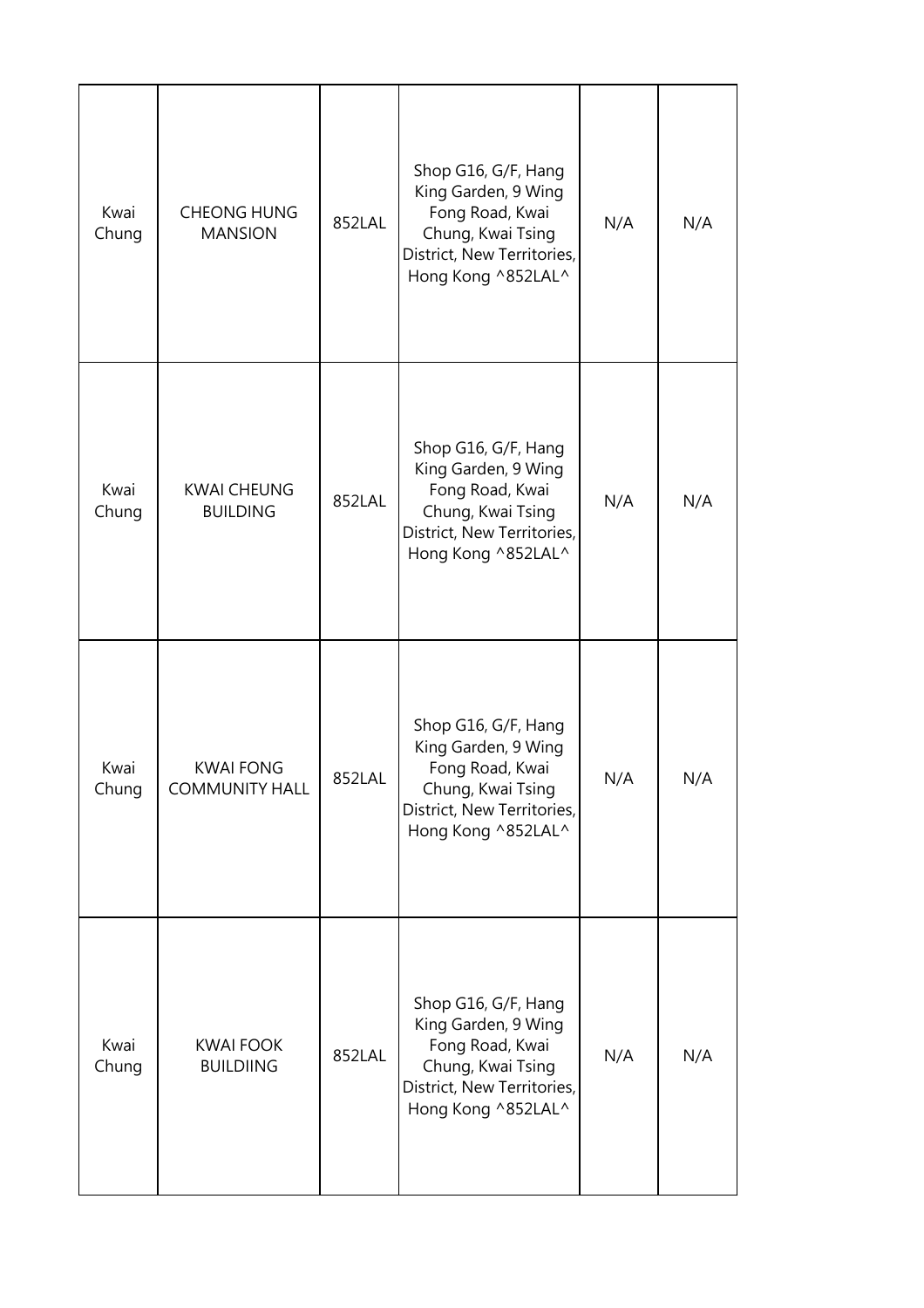| Kwai<br>Chung | YUET LOONG<br><b>BUILDING</b> | 852LAL | Shop G16, G/F, Hang<br>King Garden, 9 Wing<br>Fong Road, Kwai<br>Chung, Kwai Tsing<br>District, New Territories,<br>Hong Kong ^852LAL^ | N/A | N/A |
|---------------|-------------------------------|--------|----------------------------------------------------------------------------------------------------------------------------------------|-----|-----|
| Kwai<br>Chung | <b>KO FONG BUILDING</b>       | 852LAL | Shop G16, G/F, Hang<br>King Garden, 9 Wing<br>Fong Road, Kwai<br>Chung, Kwai Tsing<br>District, New Territories,<br>Hong Kong ^852LAL^ | N/A | N/A |
| Kwai<br>Chung | <b>FOON TAK BUILDING</b>      | 852LAL | Shop G16, G/F, Hang<br>King Garden, 9 Wing<br>Fong Road, Kwai<br>Chung, Kwai Tsing<br>District, New Territories,<br>Hong Kong ^852LAL^ | N/A | N/A |
| Kwai<br>Chung | <b>WEALTHY GARDEN</b>         | 852LAL | Shop G16, G/F, Hang<br>King Garden, 9 Wing<br>Fong Road, Kwai<br>Chung, Kwai Tsing<br>District, New Territories,<br>Hong Kong ^852LAL^ | N/A | N/A |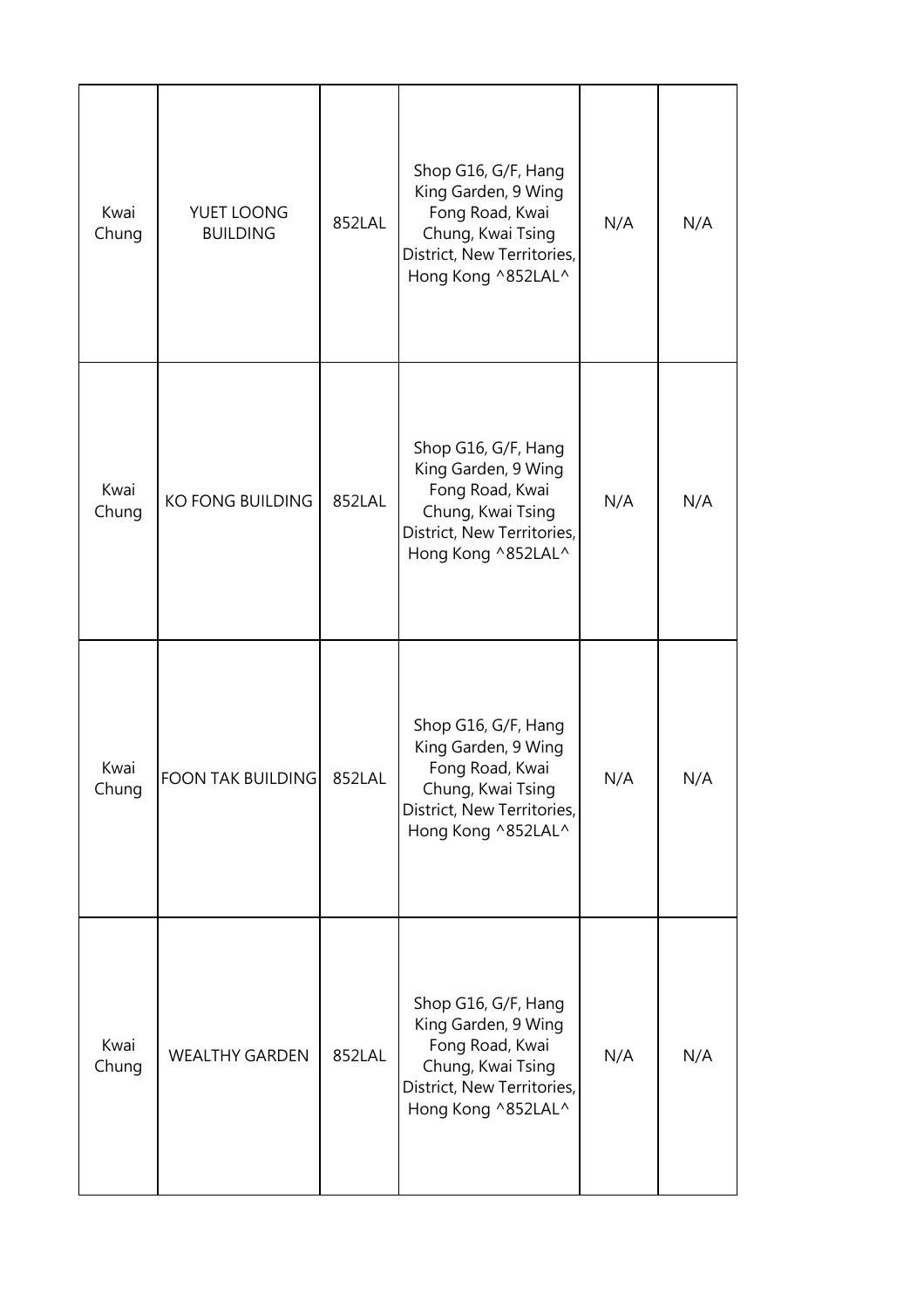| Kwai<br>Chung | <b>HIAP TECK BUILDING</b>   | 852LAL | Shop G16, G/F, Hang<br>King Garden, 9 Wing<br>Fong Road, Kwai<br>Chung, Kwai Tsing<br>District, New Territories,<br>Hong Kong ^852LAL^ | N/A | N/A |
|---------------|-----------------------------|--------|----------------------------------------------------------------------------------------------------------------------------------------|-----|-----|
| Kwai<br>Chung | KING PO MANSION             | 852LAL | Shop G16, G/F, Hang<br>King Garden, 9 Wing<br>Fong Road, Kwai<br>Chung, Kwai Tsing<br>District, New Territories,<br>Hong Kong ^852LAL^ | N/A | N/A |
| Kwai<br>Chung | WIN FONG HEIGHTS            | 852LAL | Shop G16, G/F, Hang<br>King Garden, 9 Wing<br>Fong Road, Kwai<br>Chung, Kwai Tsing<br>District, New Territories,<br>Hong Kong ^852LAL^ | N/A | N/A |
| Kwai<br>Chung | SOUTHERN<br><b>BUILDING</b> | 852LAL | Shop G16, G/F, Hang<br>King Garden, 9 Wing<br>Fong Road, Kwai<br>Chung, Kwai Tsing<br>District, New Territories,<br>Hong Kong ^852LAL^ | N/A | N/A |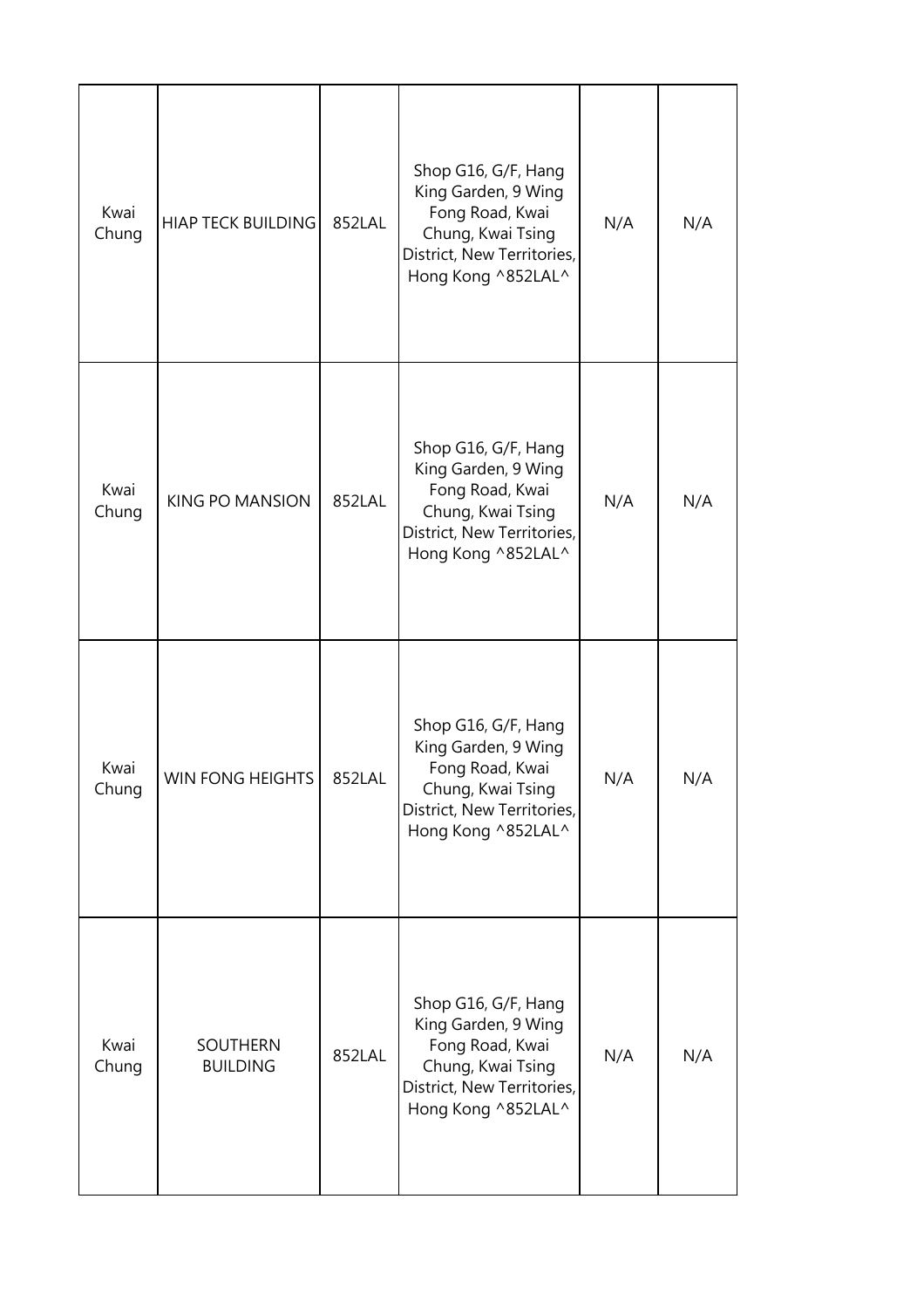| Kwai<br>Chung | <b>EDITION 178</b>                              | 852LAL | Shop G16, G/F, Hang<br>King Garden, 9 Wing<br>Fong Road, Kwai<br>Chung, Kwai Tsing<br>District, New Territories,<br>Hong Kong ^852LAL^ | N/A | N/A |
|---------------|-------------------------------------------------|--------|----------------------------------------------------------------------------------------------------------------------------------------|-----|-----|
| Kwai<br>Chung | <b>KWAI FONG</b><br>COMMERCIAL<br><b>CENTRE</b> | 852LAL | Shop G16, G/F, Hang<br>King Garden, 9 Wing<br>Fong Road, Kwai<br>Chung, Kwai Tsing<br>District, New Territories,<br>Hong Kong ^852LAL^ | N/A | N/A |
| Kwai<br>Chung | <b>KWAI FUNG</b><br><b>BUILDING</b>             | 852LAL | Shop G16, G/F, Hang<br>King Garden, 9 Wing<br>Fong Road, Kwai<br>Chung, Kwai Tsing<br>District, New Territories,<br>Hong Kong ^852LAL^ | N/A | N/A |
| Kwai<br>Chung | <b>SHING WAH</b><br><b>BUILDING</b>             | 852LAL | Shop G16, G/F, Hang<br>King Garden, 9 Wing<br>Fong Road, Kwai<br>Chung, Kwai Tsing<br>District, New Territories,<br>Hong Kong ^852LAL^ | N/A | N/A |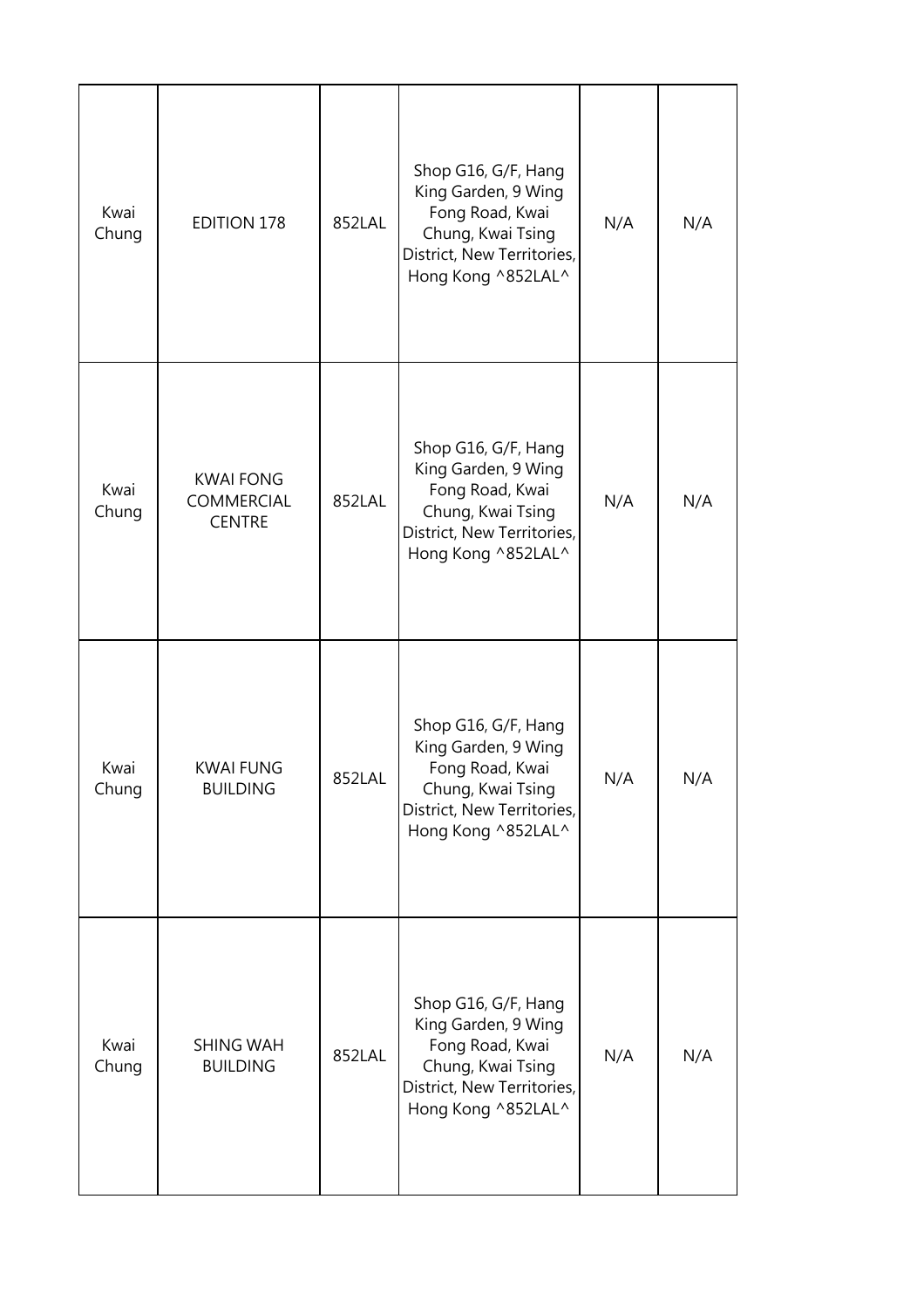| Kwai<br>Chung | <b>WING FONG STREET</b><br><b>MARKET</b>                                       | 852LAL | Shop G16, G/F, Hang<br>King Garden, 9 Wing<br>Fong Road, Kwai<br>Chung, Kwai Tsing<br>District, New Territories,<br>Hong Kong ^852LAL^ | N/A | N/A |
|---------------|--------------------------------------------------------------------------------|--------|----------------------------------------------------------------------------------------------------------------------------------------|-----|-----|
| Kwai<br>Chung | <b>LUK KWAI HOUSE</b>                                                          | N/A    | N/A                                                                                                                                    | N/A | N/A |
| Kwai<br>Chung | <b>TSZ KWAI HOUSE</b>                                                          | N/A    | N/A                                                                                                                                    | N/A | N/A |
| Kwai<br>Chung | <b>CHIN KWAI HOUSE</b>                                                         | N/A    | N/A                                                                                                                                    | N/A | N/A |
| Kwai<br>Chung | PIK KWAI HOUSE                                                                 | N/A    | N/A                                                                                                                                    | N/A | N/A |
| Kwai<br>Chung | <b>CHUI KWAI HOUSE</b>                                                         | N/A    | N/A                                                                                                                                    | N/A | N/A |
| Kwai<br>Chung | <b>ASBURY METHODIST</b><br><b>CHURCH</b>                                       | N/A    | N/A                                                                                                                                    | N/A | N/A |
| Kwai<br>Chung | C.C.C. Chuen Yuen<br>Second Primary<br>School                                  | N/A    | N/A                                                                                                                                    | N/A | N/A |
| Kwai<br>Chung | <b>HIU KWAI HOUSE</b>                                                          | N/A    | N/A                                                                                                                                    | N/A | N/A |
| Kwai<br>Chung | YING KWAI HOUSE                                                                | N/A    | N/A                                                                                                                                    | N/A | N/A |
| Kwai<br>Chung | YUK KWAI HOUSE                                                                 | N/A    | N/A                                                                                                                                    | N/A | N/A |
| Kwai<br>Chung | <b>NGA KWAI HOUSE</b>                                                          | N/A    | N/A                                                                                                                                    | N/A | N/A |
| Kwai<br>Chung | YAT KWAI HOUSE                                                                 | N/A    | N/A                                                                                                                                    | N/A | N/A |
| Kwai<br>Chung | THE CHURCH OF<br><b>CHRIST IN CHINA</b><br><b>CHUEN YUEN</b><br><b>COLLEGE</b> | N/A    | N/A                                                                                                                                    | N/A | N/A |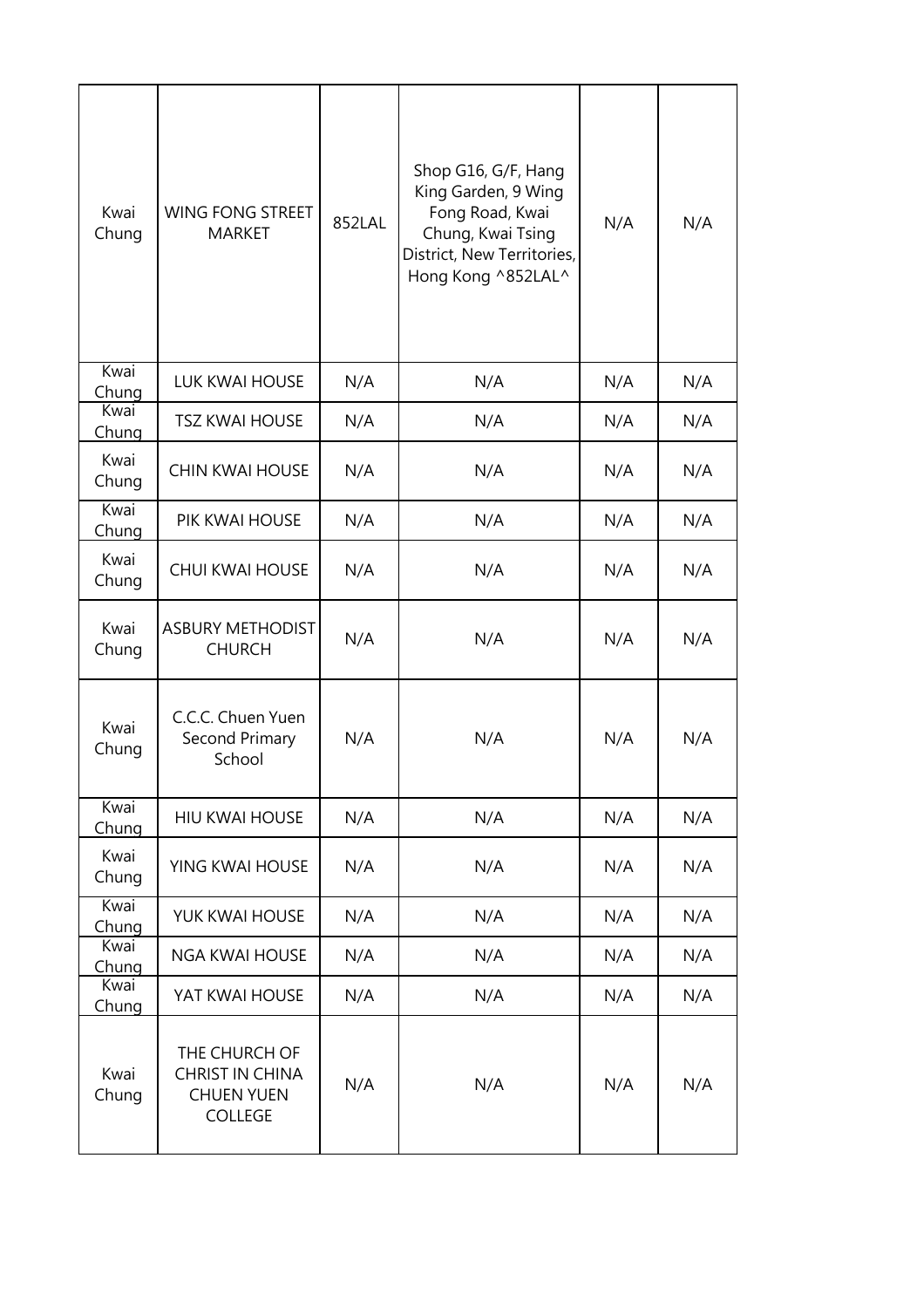| Kwai<br>Chung | S K H YAN LAAP<br>PRIMARY SCHOOL                              | N/A | N/A | N/A | N/A |
|---------------|---------------------------------------------------------------|-----|-----|-----|-----|
| Kwai<br>Chung | <b>KWAI CHUNG</b><br><b>SHOPPING CENTRE</b>                   | N/A | N/A | N/A | N/A |
| Kwai<br>Chung | <b>SHING WO HOUSE</b>                                         | N/A | N/A | N/A | N/A |
| Kwai<br>Chung | <b>HIGH PROSPERITY</b><br><b>TERRACE TOWER 1</b>              | N/A | N/A | N/A | N/A |
| Kwai<br>Chung | <b>HIGH PROSPERITY</b><br><b>TERRACE TOWER 2</b>              | N/A | N/A | N/A | N/A |
| Kwai<br>Chung | SRBCEPSA LEE YAT<br><b>NGOK MEMORIAL</b><br><b>SCHOOL</b>     | N/A | N/A | N/A | N/A |
| Kwai<br>Chung | <b>KWAI SHING WEST</b><br><b>ESTATE BLOCK 1</b>               | N/A | N/A | N/A | N/A |
| Kwai<br>Chung | <b>KWAI SHING WEST</b><br><b>ESTATE BLOCK 2</b>               | N/A | N/A | N/A | N/A |
| Kwai<br>Chung | <b>KWAI SHING WEST</b><br><b>ESTATE BLOCK 3</b>               | N/A | N/A | N/A | N/A |
| Kwai<br>Chung | <b>KWAI SHING WEST</b><br><b>ESTATE BLOCK 4</b>               | N/A | N/A | N/A | N/A |
| Kwai<br>Chung | <b>SHING HING HOUSE</b>                                       | N/A | N/A | N/A | N/A |
| Kwai<br>Chung | Chinese YMCA of<br>Hong Kong New<br><b>Territories Centre</b> | N/A | N/A | N/A | N/A |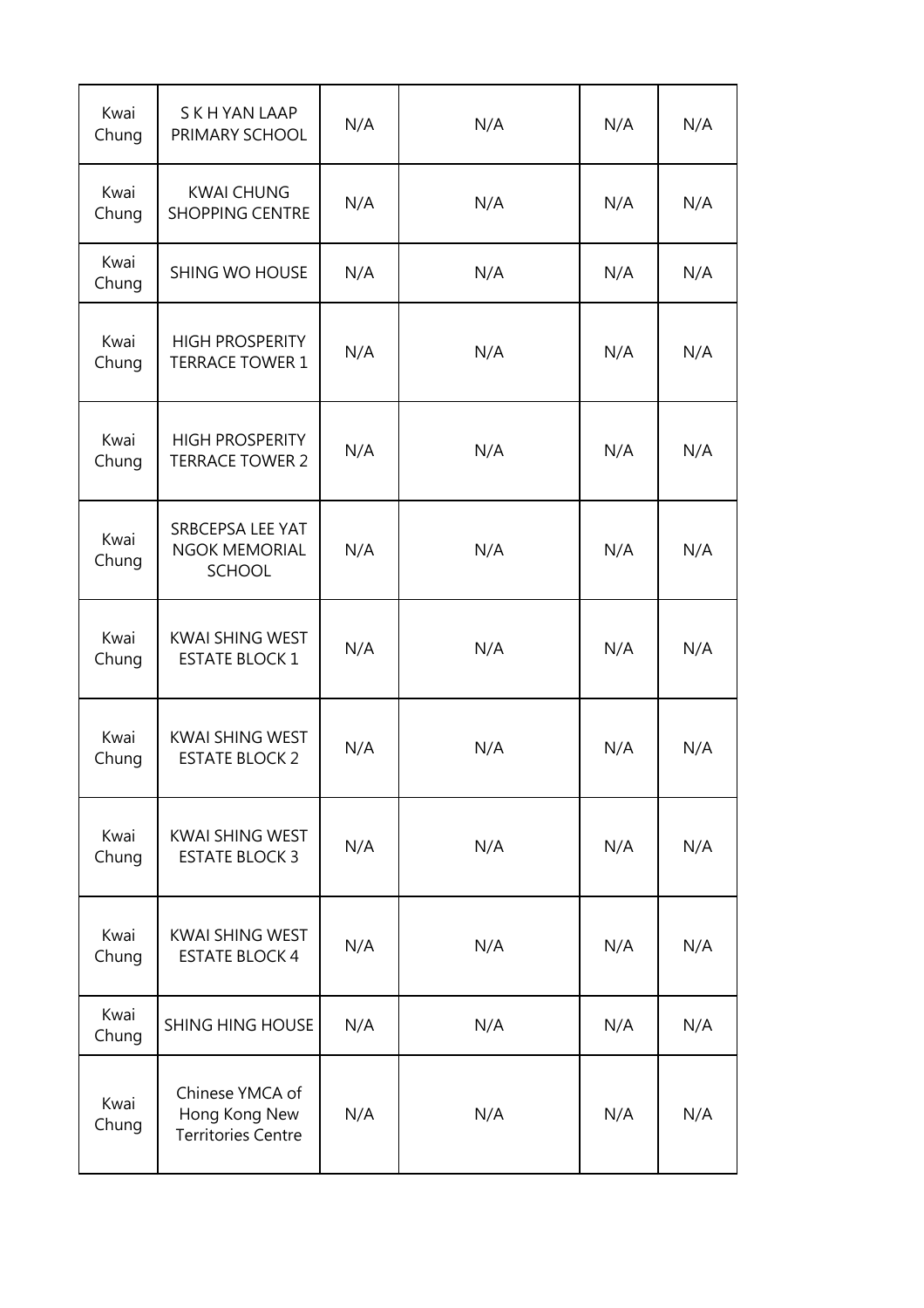| Kwai<br>Chung | <b>SHING KEUNG</b><br><b>HOUSE</b>                                               | N/A | N/A | N/A | N/A |
|---------------|----------------------------------------------------------------------------------|-----|-----|-----|-----|
| Kwai<br>Chung | <b>SHING YAT HOUSE</b>                                                           | N/A | N/A | N/A | N/A |
| Kwai<br>Chung | <b>SHING ON HOUSE</b>                                                            | N/A | N/A | N/A | N/A |
| Kwai<br>Chung | The Methodist Lee<br>Wai Lee College                                             | N/A | N/A | N/A | N/A |
| Kwai<br>Chung | SALESIANS OF DON<br><b>BOSCO NG SIU MUI</b><br><b>SECONDARY</b><br><b>SCHOOL</b> | N/A | N/A | N/A | N/A |
| Kwai<br>Chung | SAHK B M<br><b>KOTEWALL</b><br><b>MEMORIAL SCHOOL</b>                            | N/A | N/A | N/A | N/A |
| Kwai<br>Chung | D M H C SIU MING<br><b>CATHOLIC SEC</b><br><b>SCHOOL</b>                         | N/A | N/A | N/A | N/A |
| Kwai<br>Chung | <b>SHING KWOK</b><br><b>HOUSE</b>                                                | N/A | N/A | N/A | N/A |
| Kwai<br>Chung | <b>SHING KA HOUSE</b>                                                            | N/A | N/A | N/A | N/A |
| Kwai<br>Chung | <b>LUEN YAN HOUSE</b>                                                            | N/A | N/A | N/A | N/A |
| Kwai<br>Chung | LUEN HEI HOUSE                                                                   | N/A | N/A | N/A | N/A |
| Kwai<br>Chung | <b>HORIZON PLACE</b>                                                             | N/A | N/A | N/A | N/A |
| Kwai<br>Chung | <b>KWAI SHING WEST</b><br><b>ESTATE BLOCK 7</b>                                  | N/A | N/A | N/A | N/A |
| Kwai<br>Chung | <b>KWAI SHING WEST</b><br><b>ESTATE BLOCK 5</b>                                  | N/A | N/A | N/A | N/A |
| Kwai<br>Chung | KWAI SHING WEST<br><b>ESTATE BLOCK 6</b>                                         | N/A | N/A | N/A | N/A |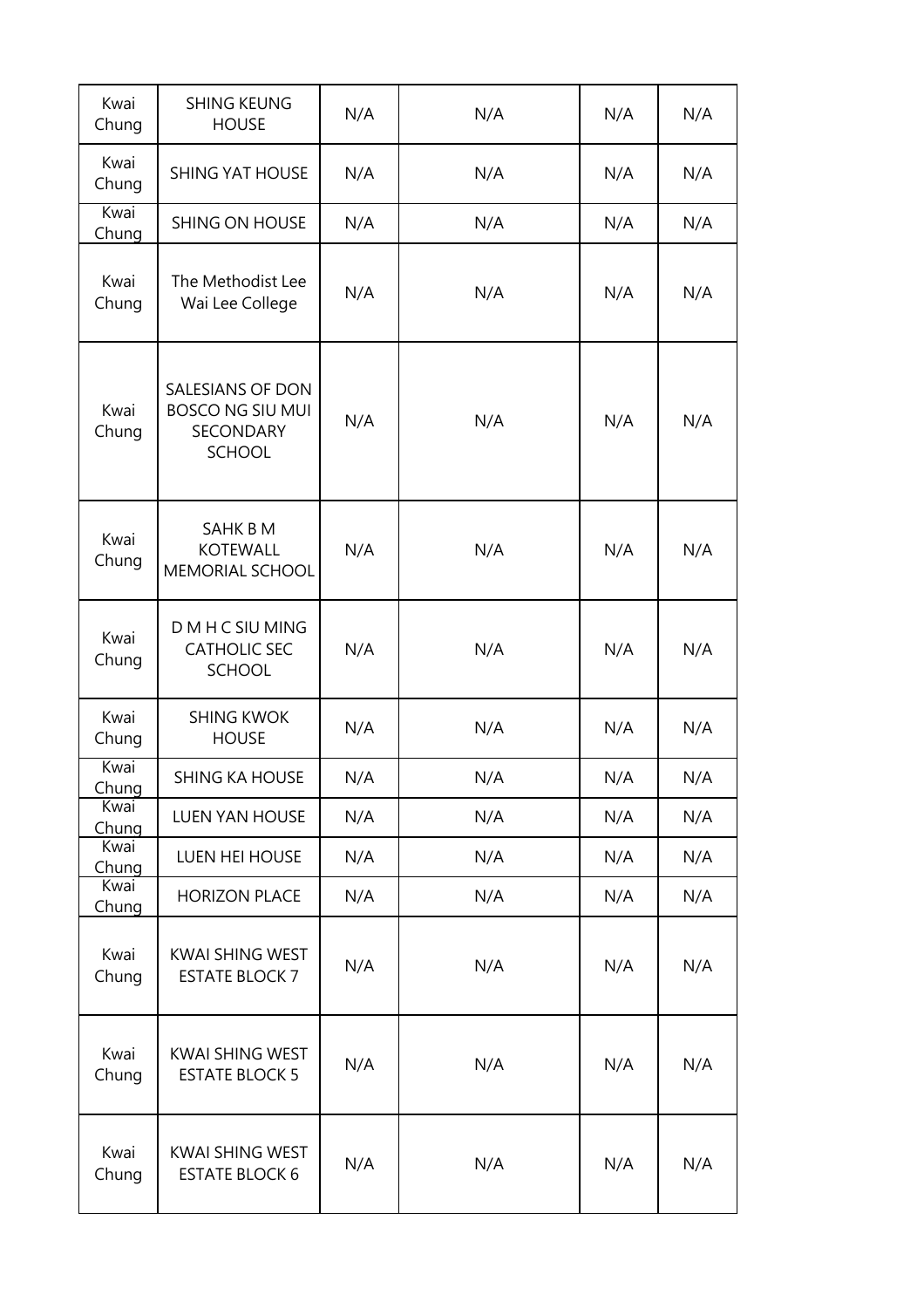| Kwai<br>Chung | S K H CHU YAN<br>PRIMARY SCHOOL                                                  | N/A | N/A | N/A | N/A |
|---------------|----------------------------------------------------------------------------------|-----|-----|-----|-----|
| Kwai<br>Chung | Construction<br><b>Industry Council</b><br><b>Training Academy</b><br>Kwai Chung | N/A | N/A | N/A | N/A |
| Kwai<br>Chung | TWG HS CHEN ZAO<br><b>MEN COLLEGE</b>                                            | N/A | N/A | N/A | N/A |
| Kwai<br>Chung | <b>SHING HEI HOUSE</b>                                                           | N/A | N/A | N/A | N/A |
| Kwai<br>Chung | <b>SHING FUNG HOUSE</b>                                                          | N/A | N/A | N/A | N/A |
| Kwai<br>Chung | ELCHKKWAI<br><b>SHING LUTHERAN</b><br>PRIMARY SCHOOL                             | N/A | N/A | N/A | N/A |
| Kwai<br>Chung | <b>KWAI SHING WEST</b><br><b>ESTATE BLOCK 8</b>                                  | N/A | N/A | N/A | N/A |
| Kwai<br>Chung | <b>KWAI SHING</b><br><b>TELEPHONE</b><br><b>EXCHANGE</b>                         | N/A | N/A | N/A | N/A |
| Kwai<br>Chung | CNECLEE I YAO<br><b>MEMORIAL</b><br>SECONDARY<br><b>SCHOOL</b>                   | N/A | N/A | N/A | N/A |
| Kwai<br>Chung | KWAI SHING EAST<br><b>SHOPPING CENTRE</b>                                        | N/A | N/A | N/A | N/A |
| Kwai<br>Chung | South Kwai Chung<br>Jockey Club<br>Polyclinic                                    | N/A | N/A | N/A | N/A |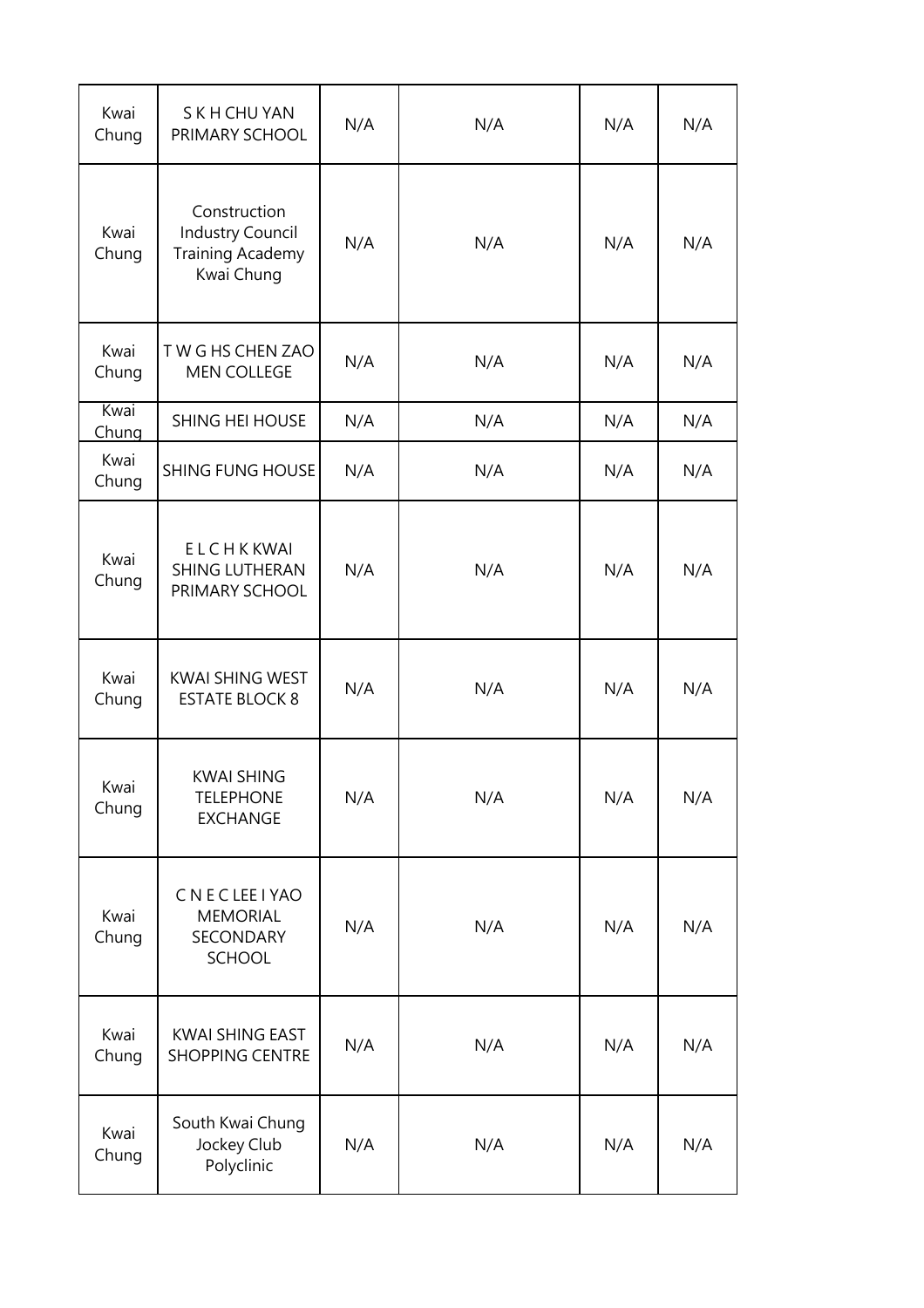| Kwai<br>Chung | <b>KWAI SHING</b><br><b>SWIMMING POOL</b>                                  | N/A | N/A | N/A | N/A |
|---------------|----------------------------------------------------------------------------|-----|-----|-----|-----|
| Kwai<br>Chung | <b>SHING FU HOUSE</b>                                                      | N/A | N/A | N/A | N/A |
| Kwai<br>Chung | <b>SHING LOK HOUSE</b>                                                     | N/A | N/A | N/A | N/A |
| Kwai<br>Chung | <b>LUEN YUET HOUSE</b>                                                     | N/A | N/A | N/A | N/A |
| Kwai<br>Chung | <b>LUEN YAT HOUSE</b>                                                      | N/A | N/A | N/A | N/A |
| Kwai<br>Chung | STFA Lee Shau Kee<br>College                                               | N/A | N/A | N/A | N/A |
| Kwai<br>Chung | Lok Sin Tong Ku Chiu<br>Man Secondary<br>School                            | N/A | N/A | N/A | N/A |
| Kwai<br>Chung | Sam Shui Natives<br><b>Association Lau Pun</b><br>Cheung School            | N/A | N/A | N/A | N/A |
| Kwai<br>Chung | KWAI SHING WEST<br><b>ESTATE BLOCK 10</b>                                  | N/A | N/A | N/A | N/A |
| Kwai<br>Chung | KWAI SHING WEST<br><b>ESTATE BLOCK 9</b>                                   | N/A | N/A | N/A | N/A |
| Kwai<br>Chung | <b>Fire Services</b><br>Department Kwai<br>Chung Office<br><b>Building</b> | N/A | N/A | N/A | N/A |
| Kwai<br>Chung | LIONS COLLEGE                                                              | N/A | N/A | N/A | N/A |
| Kwai<br>Chung | <b>HONG KONG ISSF</b><br>AIR GUN SHOTTING<br><b>CENTRE</b>                 | N/A | N/A | N/A | N/A |
| Kwai<br>Chung | <b>HIBISCUS PARK</b><br><b>BLOCK B</b>                                     | N/A | N/A | N/A | N/A |
| Kwai<br>Chung | <b>HIBISCUS PARK</b>                                                       | N/A | N/A | N/A | N/A |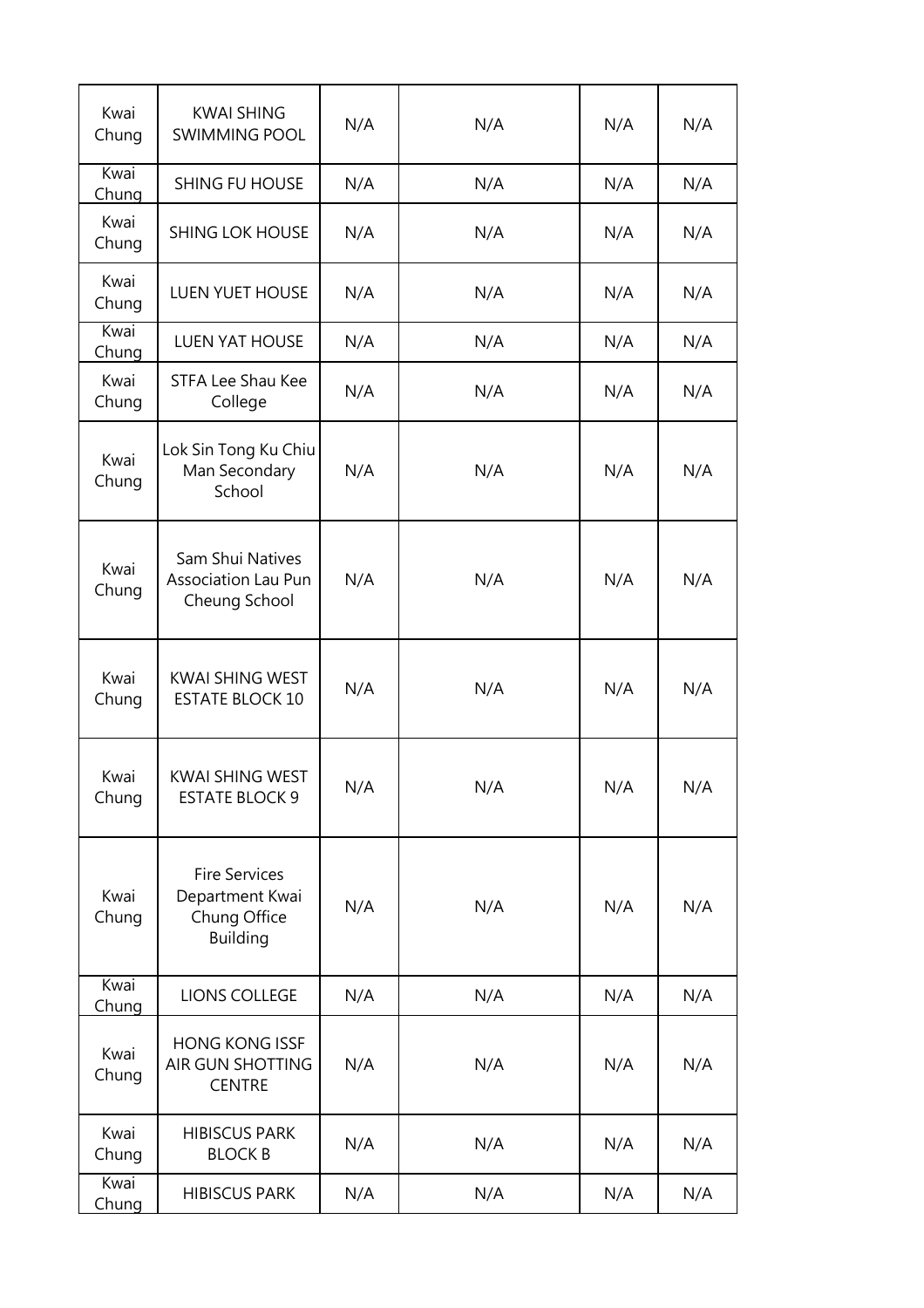| Kwai<br>Chung | <b>LUTHERAN SCHOOL</b><br>FOR THE DEAF (LSD<br>SCHOOL)                                                     | N/A | N/A | N/A | N/A |
|---------------|------------------------------------------------------------------------------------------------------------|-----|-----|-----|-----|
| Kwai<br>Chung | <b>HONG KONG</b><br><b>INSTITUTE OF</b><br><b>VOCATION</b><br><b>EDUCATION KWAI</b><br><b>CHUNG CAMPUS</b> | N/A | N/A | N/A | N/A |
| Kwai<br>Chung | <b>COTTON SPINNERS</b><br><b>ASSOCIATION</b><br><b>SECONDARY</b><br><b>SCHOOL</b>                          | N/A | N/A | N/A | N/A |
| Kwai<br>Chung | <b>KWAI CHUNG FIRE</b><br><b>STATION</b>                                                                   | N/A | N/A | N/A | N/A |
| Kwai<br>Chung | Hong Kong Institute<br>of Vocational<br>Education (Kwai<br>Chung)                                          | N/A | N/A | N/A | N/A |
| Kwai<br>Chung | <b>Buddhist Sin Tak</b><br>College                                                                         | N/A | N/A | N/A | N/A |
| Kwai<br>Chung | YAN KWAI HOUSE                                                                                             | N/A | N/A | N/A | N/A |
| Kwai<br>Chung | <b>HOP KWAI HOUSE</b>                                                                                      | N/A | N/A | N/A | N/A |
| Kwai<br>Chung | PAK KWAI HOUSE                                                                                             | N/A | N/A | N/A | N/A |
| Kwai<br>Chung | <b>CHUN KWAI HOUSE</b>                                                                                     | N/A | N/A | N/A | N/A |
| Kwai<br>Chung | HA KWAI HOUSE                                                                                              | N/A | N/A | N/A | N/A |
| Kwai<br>Chung | <b>CHAU KWAI HOUSE</b>                                                                                     | N/A | N/A | N/A | N/A |
| Kwai<br>Chung | LOK KWAI HOUSE                                                                                             | N/A | N/A | N/A | N/A |
| Kwai<br>Chung | ON KWAI HOUSE                                                                                              | N/A | N/A | N/A | N/A |